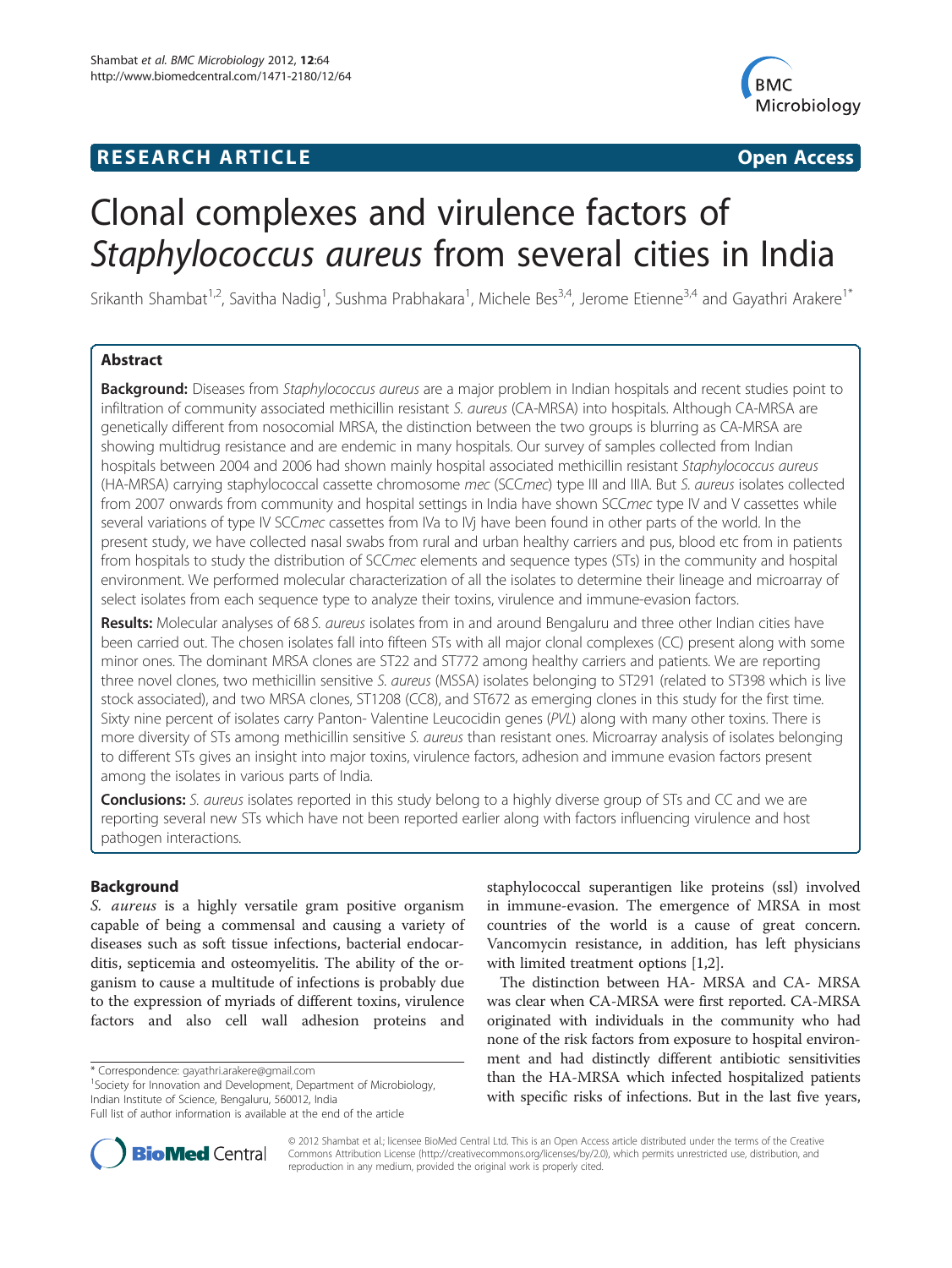CA-MRSA have infiltrated the hospitals and are replacing HA-MRSA, mainly in countries where the prevalence of CA-MRSA is high [\[3\]](#page-7-0).

Methicillin resistance is conferred on the organism by the presence of a unique mobile genetic element called the SCCmec carrying the mecA gene. The SCCmec elements are divided into different types based on the nucleotide differences in two essential components, ccr (cassette chromosome recombinase) gene complex, represented by ccr genes and mec gene complexes. Eight major types of SCCmec elements were reported till recently but three more new types have been added in the past few months from bovine and human origins increasing the total to eleven SCC*mec* types [[4](#page-7-0)-[6](#page-8-0)]. HA-MRSA isolates contain mainly type I, II, and III SCCmec elements while CA-MRSA contain type IV and V SCC*mec* elements each of which has several variants. For instance, majority of Indian HA-MRSA collected between 2002 and 2006 contained type III or IIIA SCCmec elements, as previously reported [\[7,8](#page-8-0)].

We reported in 2008 the presence of PVL positive ST22 (EMRSA-15) and ST772 (single locus variant of ST1 and belonging to CC1) as major clones in nasal swabs collected in healthy carriers in and around Bengaluru in a small number of samples [\[9](#page-8-0)]. Recently, our studies in carriers and individuals with disease from rural and urban areas of Bengaluru showed variants of EMRSA-15 clones [\[10\]](#page-8-0). Another study from a tertiary care hospital in Mumbai also demonstrated the presence of EMRSA-15 as a major clone among patients [\[11](#page-8-0)]. A second important clone is the PVLpositive ST772 which has been detected in and around Bengaluru, Mumbai (India), Bangladesh and Malaysia [[9,11-13](#page-8-0)]. These two dominant epidemic clones are associated with both CA- and HA-infections in India and seem to have progressively replaced the ST239 clone in hospitals [\[11](#page-8-0)].

Aim of this study was to establish the lineage of sensitive and resistant S. aureus strains collected from in and around Bengaluru and three other cities in India, and determine their toxins and virulence factors. In this article, MRSA and MSSA collected either from HA- and CA-infections or carriages were characterized using the microarray system developed by Clonediag<sup>®</sup> which detects 300 alleles of the *S. aureus* genome [[14\]](#page-8-0). This characterization complemented those obtained by multi-locus sequence typing (MLST), staphylococcal protein A (spa) typing, pulsed field gel electrophoresis (PFGE), PCR to confirm the SCC*mec* type, toxin gene content, and antibiograms. The two already-reported ST22 and ST772 clones were detected as MSSA and MRSA. The spreading of ST8 along with an emerging clone of PVL-negative ST672 among Indian CA-MRSA is being reported in this study. The Indian MSSA clones identified were much more diverse and were different from the MRSA clones, except for ST8 and 672 which were detected in both MRSA and MSSA groups. The livestock-associated ST398 related clone (ST291) is reported for the first time in two MSSA isolates.

## Results

#### Carrier and disease S. aureus isolates

Carrier (38) and disease (30) isolates were collected from rural, urban out patient and urban in patient environments and analysis is presented in Table [1](#page-2-0).

Twenty six percent of carrier isolates and sixty percent of disease isolates were MRSA. All MRSA carried SCCmec type IV or V. Total of 15 STs were present among all the 68 isolates characterized. All but one sequence type were present in carrier isolates. ST 22, 772, 30, 121, 1208, 199, 672, and 45 were present among disease isolates. ST 5, 6, 7, 39, 72, and 291were present only among carriers. Antibiotic sensitivity to five antibiotics -oxacillin, cefoxitin, erythromycin, gentamicin, and tetracycline were tested on all the strains (data not presented). Isolates belonging exclusively to carrier STs were sensitive to all the antibiotics tested. Predominant methicillin resistant STs were 22 (68%) and 772 (69%) along with small percentage of isolates belonging to ST30, 672 and 1208 carrying 1.5, 3.0 and 4.4 percent of isolates respectively as MRSA. Carrier MRSA isolates were limited to ST22, 772, 30 and 1208 while disease MRSA isolates in addition included ST672. All carrier and disease isolates of ST22 and 772 lineage were PVL and egc positive.

## MLST types

Twelve S. aureus CC (15 STs) were identified with three of the clones detected in more than 10% of the isolates (ST22, ST772 and ST121) (Table [1\)](#page-2-0). New or recently emerging clones were also detected (ST1208 and ST672). Figure [1](#page-3-0) shows the eBURST analysis and lineages of all sequence types. Details of all the STs follow as given below. CC and STs of MSSA were much more diverse than those of MRSA (12 for MSSA, 5 for MRSA). Isolates belonged to all the 4 *agr* types. New *spa* types were detected among MRSA and MSSA isolates of lineages ST672, 772, 45, 121 and 6. PVL genes were detected in 69% of the isolates and egc in 84%. Microarray analysis was performed for representative carrier and disease isolates from each sequence type to determine the virulent factors and toxins.

#### **Microarray**

Factors which were common to all isolates when analyzing the microarray results, were as follows: virulence factor genes- α, γ, δ haemolysins, staphylococcal complement inhibitor (scn), aureolysin, sspA, sspB and sspP; MSCRAMMS genes- fnbA, fib, ebpS, vwb, sdrC; Clumping factors A and B; bbp (bone sialo-protein binding protein); map (major histocompatibility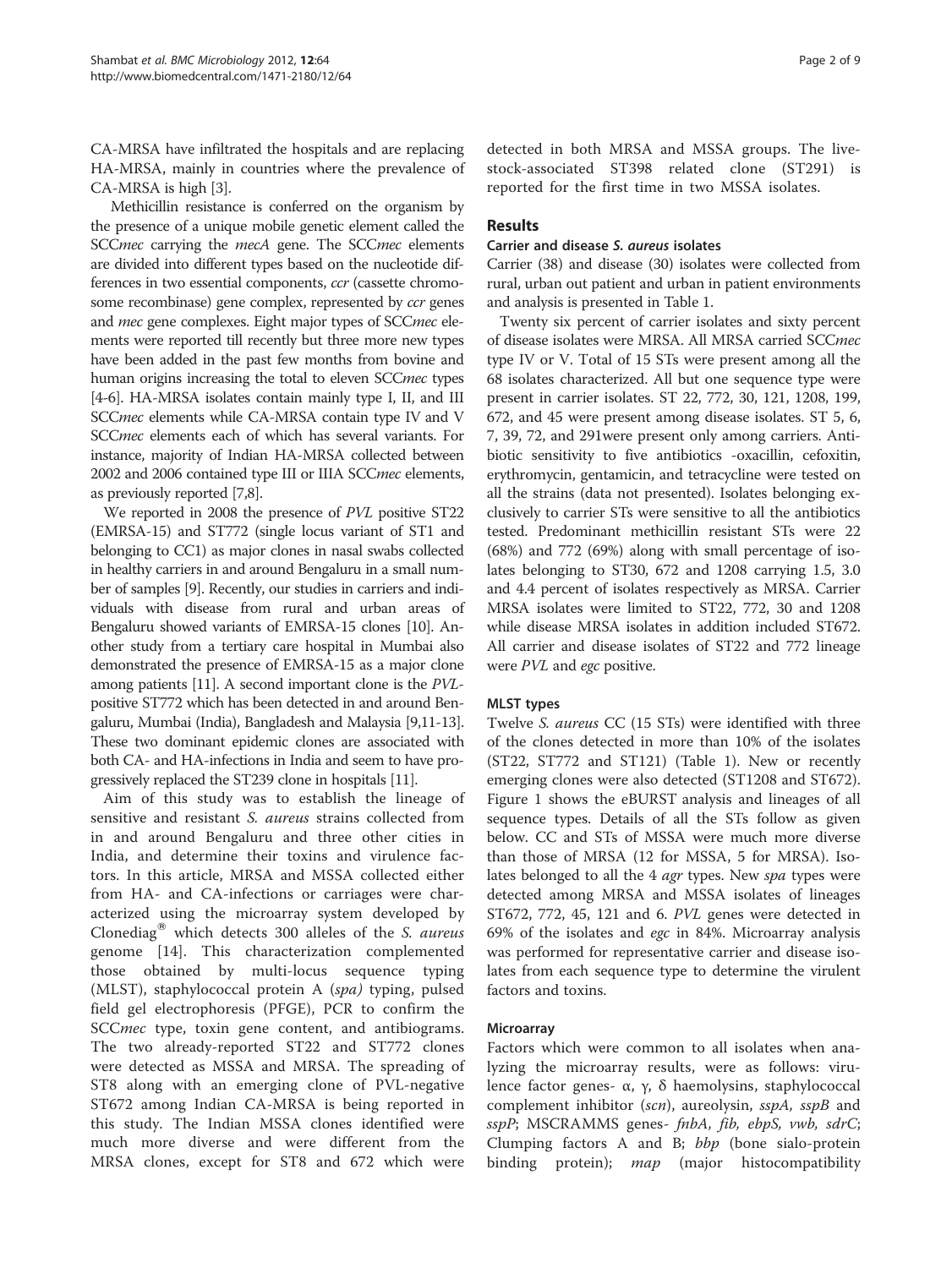| CC/ST              | N (%)   | <b>Carrier/Disease</b><br>isolates N/N | <b>MRSA N (%)</b><br>{Carrier/Disease,<br>N} | <b>SCCmec</b><br>type  | spa types<br>(MRSA/MSSA) type genes N | agr                      | <b>PVL</b><br>(%)   | $tst-1$ N<br>(%)    | egc<br>N(%)         | Other<br>genes<br>(N)       | Capsular<br>type |
|--------------------|---------|----------------------------------------|----------------------------------------------|------------------------|---------------------------------------|--------------------------|---------------------|---------------------|---------------------|-----------------------------|------------------|
| CC22-ST22          | 19 (28) | 8/11                                   | 13 (68)                                      | $\mathsf{I}\mathsf{V}$ | t852 (13/0)                           | $\perp$                  | 19 (100)            | 0/19                | 19 (100)            | sec, sel(1)                 | 5                |
|                    |         |                                        | 4/9                                          |                        | t005 (0/5)                            |                          |                     |                     |                     | sea, seb (1)                |                  |
|                    |         |                                        |                                              |                        | t2986 (0/1)                           |                          |                     |                     |                     |                             |                  |
| CC1-ST772          | 13 (19) | 7/6                                    | 9(69)                                        | $\vee$                 | t <sub>657</sub> $(5/1)$              | $\parallel$              | 13 (100)            | 0                   | 13 (100)            | sea, sec, sel (5)           | 5                |
|                    |         |                                        | 4/5                                          |                        | t3387 <sup>1</sup> (2/0)              |                          |                     |                     |                     | sea, see (3)                |                  |
|                    |         |                                        |                                              |                        | t1387 (1/0)                           |                          |                     |                     |                     | $sea$ (3)                   |                  |
|                    |         |                                        |                                              |                        | t1839 $(0/1)$                         |                          |                     |                     |                     | sea, seb (1)                |                  |
|                    |         |                                        |                                              |                        | t1998 $(0/1)$                         |                          |                     |                     |                     | sea, sec, sel, see (1)      |                  |
|                    |         |                                        |                                              |                        | t3596 (1/0)                           |                          |                     |                     |                     |                             |                  |
|                    |         |                                        |                                              |                        | t345 (0/1)                            |                          |                     |                     |                     |                             |                  |
| CC121-ST120 7 (10) |         | 4/3                                    | $\mathbb O$                                  |                        | t3204 $(0/2)$                         | IV                       | 7 (100)             | 0                   | 7(100)              | sec (3), sea, seb, sec (1)  | 8                |
|                    |         |                                        |                                              |                        | t1999 $(0/2)$                         |                          |                     |                     |                     | seb, sec (1)                |                  |
|                    |         |                                        |                                              |                        | t159 (0/3)                            |                          |                     |                     |                     |                             |                  |
| ST672              | 4(6)    | 2/2                                    | 2(50)                                        | $\vee$                 | t1309 $(2/0)$                         |                          | $\mathbf 0$         | $\mathbf 0$         | 4(100)              | sea, seb (1), sea (1)       | 8                |
|                    |         |                                        | 0/2                                          |                        | t3840 $(0/1)$                         |                          |                     |                     |                     |                             |                  |
|                    |         |                                        |                                              |                        | t3841 $(0/1)$                         |                          |                     |                     |                     |                             |                  |
| CC45-ST45          | 4(6)    | 3/1                                    | $\mathbb O$                                  |                        | t939 (0/1)                            | $\vert$ <sup>2</sup>     | $\circ$             | $\mathbf 0$         | 4 (100)             | sec, sel (1)                | 8                |
|                    |         |                                        |                                              |                        | t4074(0/2)                            |                          |                     |                     |                     |                             |                  |
|                    |         |                                        |                                              |                        | t3537 $(0/1)$                         |                          |                     |                     |                     |                             |                  |
| CC5-ST5            | 4(6)    | 4/0                                    | $\mathbb O$                                  |                        | t442 (0/3)                            | Ш                        | 1(25)               | $\mathbf 0$         | 4(100)              | sea, sed, ser (1)           | 5                |
|                    |         |                                        |                                              |                        | t3597 $(0/1)$                         |                          |                     |                     |                     | see, sed, ser (1)           |                  |
|                    |         |                                        |                                              |                        |                                       |                          |                     |                     |                     | see (1), edinB (1)          |                  |
| CC8-ST1208         | 3(4.4)  | 1/2                                    | 3 (100)                                      | $\vee$                 | t064 (3/0)                            | $\overline{\phantom{a}}$ | 1(33)               | $\mathbf 0$         | $\mathbb O$         | sea, seb, sek, seq, see (2) | 5                |
|                    |         |                                        | 1/2                                          |                        |                                       |                          |                     |                     |                     | sea, seb, sek, seq (1)      |                  |
| ST72               | 1(1.5)  | 1/0                                    | $\mathbf 0$                                  |                        | t148 (0/1)                            | $\mathbf{L}$             | 1(100)              | 1(100) 1(100)       |                     | sec, sel(1)                 | 5                |
| CC30-ST30          | 4(6)    | 1/3                                    | 1(25)                                        | IV                     | t021 (1/3)                            | $\mathbb{H}$             | 4(100)              | 0                   | 4(100)              | sea, seb (2)                | 8                |
|                    |         |                                        | 1/0                                          |                        |                                       |                          |                     |                     |                     | sea (1)                     |                  |
| ST39               | 1(1.5)  | 1/0                                    | $\mathbf 0$                                  |                        | t096 (0/1)                            | Ш                        | $\mathbf 0$         | 0                   | $\mathbf 0$         | sea $(1)$                   |                  |
| CC398-ST291 2 (3)  |         | 2/0                                    | $\mathbf 0$                                  |                        | t937 (0/1)                            | $\mathbf{I}$             | 0                   | 0                   | 1(50)               | etd, edinB (2)              | 5                |
|                    |         |                                        |                                              |                        | t3096 (0/1)                           |                          |                     |                     |                     |                             |                  |
| CC15-ST199 2 (3)   |         | 0/2                                    | $\mathsf{O}\xspace$                          |                        | t774 (0/2)                            | $\parallel$              | 0                   | $\mathsf{O}\xspace$ | $\mathbb O$         | None                        | 8                |
| ST <sub>6</sub>    | 3(4.4)  | 3/0                                    | $\mathsf{O}\xspace$                          |                        | t304 (0/1)                            | $\mathbf{L}$             | $\mathsf{O}\xspace$ | 1(33)               | $\mathbb O$         | sea, sel (1)                | 8                |
|                    |         |                                        |                                              |                        | t4285 $(0/1)$                         |                          |                     |                     |                     | sea, seb, sek, seg, see(1)  |                  |
|                    |         |                                        |                                              |                        | t701 (0/1)                            |                          |                     |                     |                     | sel(1)                      |                  |
| ST7                | 1(1)    | 1/0                                    | $\mathbf 0$                                  |                        | t091 (0/1)                            | $\overline{1}$           | $\circ$             | $\mathsf{O}\xspace$ | $\mathsf{O}\xspace$ | sep                         | 8                |
| <b>Total</b>       | 68      | 38/30                                  | 28 (41)                                      |                        |                                       |                          | 47 (69)             |                     | 57 (84)             |                             |                  |

# <span id="page-2-0"></span>Table 1 Molecular characteristics of MSSA/MRSA clones from carriers and disease isolates

<sup>1</sup>New spa types reported to the data base;  $^2$  1 isolate is *agr* negative.

complex class II analog protein) and immune-evasion genes- isaB, isdA, imrP, mprF, hysA1, hysA2, set 6, ssl9 were present in all except in one isolate of ST199 and one isolate of ST22, ssl7 absent only in one isolate of ST121. The patterns of presence and absence of virulence and immune evasion factors strictly followed the sequence type. Carrier and disease isolates belonging to a particular ST type had the same patterns. Raw microarray data of 33 isolates is provided as an [Additional file 1.](#page-7-0) In a few cases where results were ambiguous, results have been confirmed with PCRs.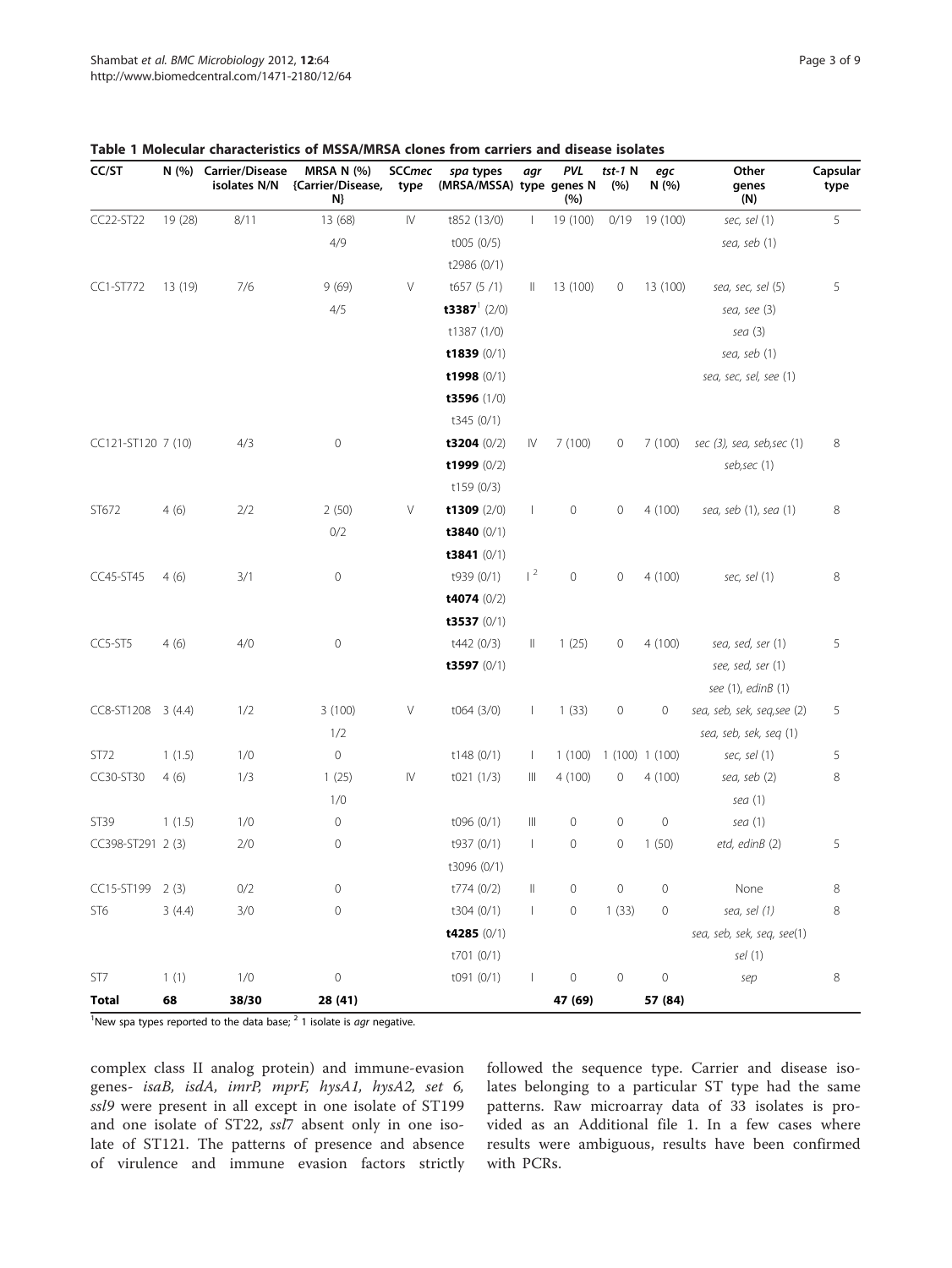<span id="page-3-0"></span>

## PFGE

Figure [2A](#page-4-0) represents PFGE patterns of one representative isolate from each ST and 2B the dendrogram of PFGE depicting the relatedness of patterns based on the similarities derived from the UPGMA and dice coefficients using the Quantity one software. All profiles were different from each other and were distinct patterns characteristic of the ST.

#### CC22-ST22

ST22 is the major clone detected in 28% of the isolates present in both carrier and disease isolates. Methicillin resistance was detected in 68% in both groups, and the MRSA isolates had a SCCmec IV element. PFGE patterns of all ST22 isolates resembled classical EMRSA-15 patterns with 3–4 band differences and were related variants [[10](#page-8-0)]. Spa types from MSSA isolates differed from those of MRSA. ST22 is the clone most resistant to antibiotics with resistance to gentamicin and erythromycin, in MRSA as well as MSSA, both in carriers and infected patients. This clone was agr type I, capsular type 5, PVL and egc positive.

## CC1-ST772

This is the second major clone present in our collection detected in 19% of the isolates both in carrier and disease isolates. Methicillin resistance was detected in 69% in both groups and the isolates had a SCCmec V element. Isolates with resistance to gentamicin and erythromycin were found in MRSA only, but both in carriers and infected patients. Spa types from MSSA isolates differed from MRSA. This clone was agr type II, capsular type 5, PVL and egc positive.

## CC121-ST120 and ST121

The ST120/121 clones were detected in 10% of the isolates both in carriers and patients. Methicillin resistance as well as resistance to other antibiotics was not detected in any of the isolates. This clone was agr type IV, capsular type 8, PVL and egc positive.

## ST672

We are reporting a new sequence type from India, which appears to have the potential to be a founder clone. This clone was detected in 6% of the isolates in both carrier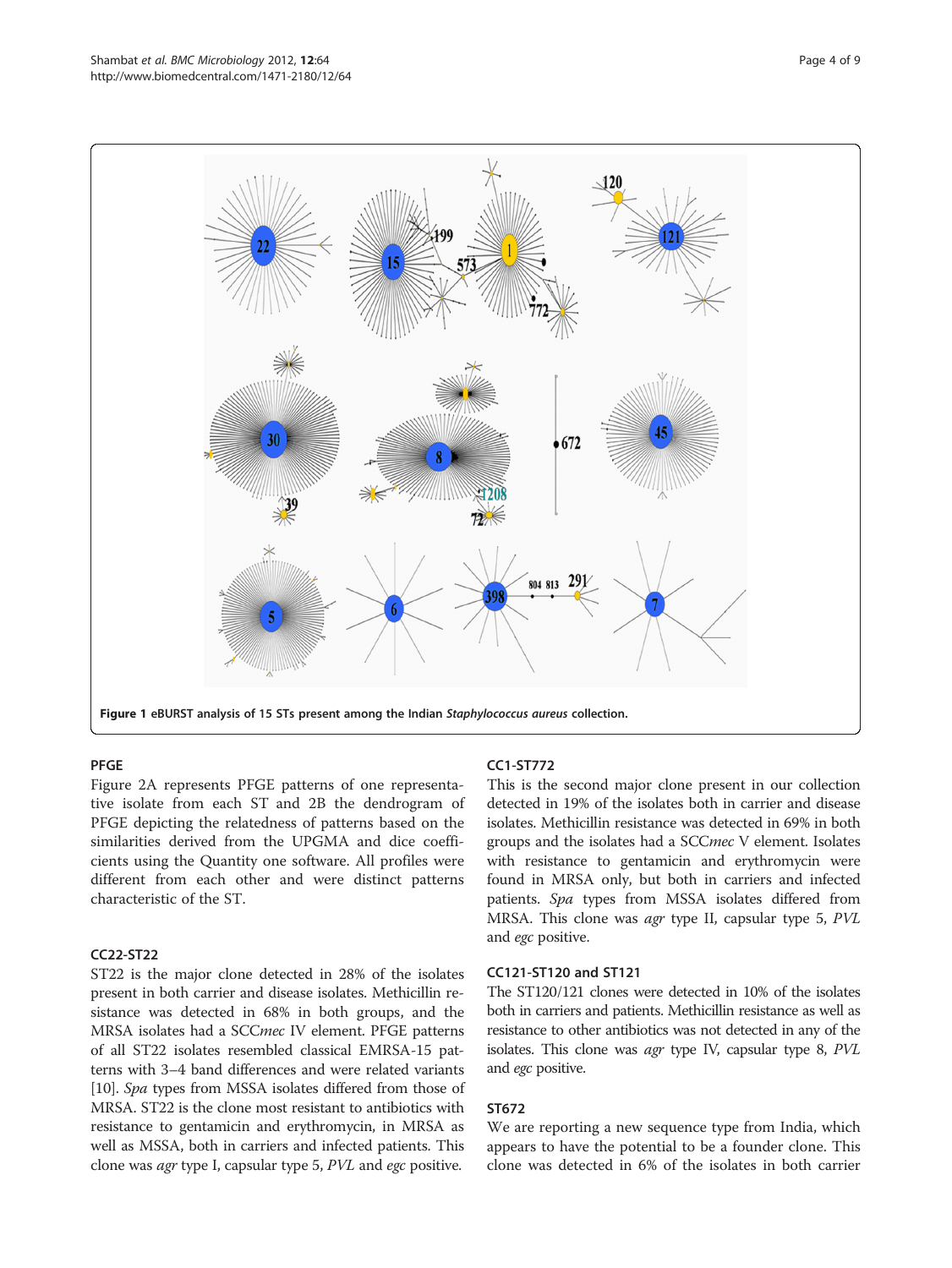<span id="page-4-0"></span>

and disease isolates. Methicillin and gentamicin resistance was detected in 2 disease isolates with a SCCmec V element. Spa types from MSSA isolates differed from those of MRSA. This clone was agr type I, capsular type 8, PVL negative and egc and seb positive.

## CC8-ST1208 and ST72

ST1208 is a new single locus variant (SLV) of ST8 and ST72 is a double locus variant (DLV). One ST1208 isolate was PVL positive. All three ST1208 MRSA isolates and one ST72 MSSA isolate were resistant to gentamicin and erythromycin. These clones were agr type I, and capsular polysaccharide type 5.

## CC30-ST30 and ST39

CC30 was represented by 4 isolates from the community and the hospitals belonging to ST30 and one ST39 carrier isolate (SLV of ST30). Methicillin and erythromycin resistance was detected in one ST30 carrier isolate with SCCmec type IVc. All isolates were agr type III. This is the only SCCmec type IVc isolate belonging to agr type III in our collection with a distinct PFGE pattern different from EMRSA-15. Except for one carrier ST39 MSSA isolate, all isolates were PVL and egc positive and belonged to capsular polysaccharide type 8.

## CC398-ST291

This is the first report of two carrier MSSA isolates which are related to S. aureus from bovine origin. ST291 is a DLV of ST398 and spa types t937 and t3096 differed by one repeat unit. No antibiotic resistance was detected. PFGE patterns of these two isolates were very closely related with one band difference. These two isolates contained exotoxin D (etD) and edinB (epidermal cell

differentiation inhibitor B) unlike other isolates and were negative for PVL and tst and contained capsular polysaccharide type 5.

#### CC45-ST45, CC5-ST5, CC15-ST199, ST6 and ST7

These five other STs included 14 isolates with various characteristics. Methicillin resistant isolates were not detected among these STs, as well as other antibiotic resistance determinants. The PVL genes were detected in two isolates. While ST6, 7, 45, and 199 had capsular polysaccharide type 8, CC5 contained type 5.

#### Differences in SCCmec elements of MRSA isolates

Table [2](#page-5-0) represents the PCR and microarray data for all MRSA (A) and representative carrier and disease isolates belonging to  $SCC$ *mec* type IV and V  $(B \text{ and } C)$  respectively. After determination of *mecA* gene in all 68 samples, multiplex PCRs were performed for determination of the mec and ccr complexes using primers for amplification of ΔmecR1, IS1272, dcs, ccrA2B2, ccrC, mec C2 complex, subtypes of SCCmec type IV from IVa to IVd and IVh only for MRSA isolates. Various regions of SCCmec type V element from known sequences were also amplified by PCR to further identify SCCmec type V isolates.

Isolates carrying SCCmec type IV cassettes did not amplify primers specific for IVa, IVb, IVc, IVd and IVh. Previous work from our laboratory has shown several variants of classical EMRSA-15 in PFGE patterns, and the J regions could be different from the known ST22, EMRSA-15 isolates [[10](#page-8-0)]. One ST30 carrier isolate carrying SCCmec type IV has a different PFGE pattern from that of ST22 (Figure 2) and amplified primers specific for SCCmec type IVc.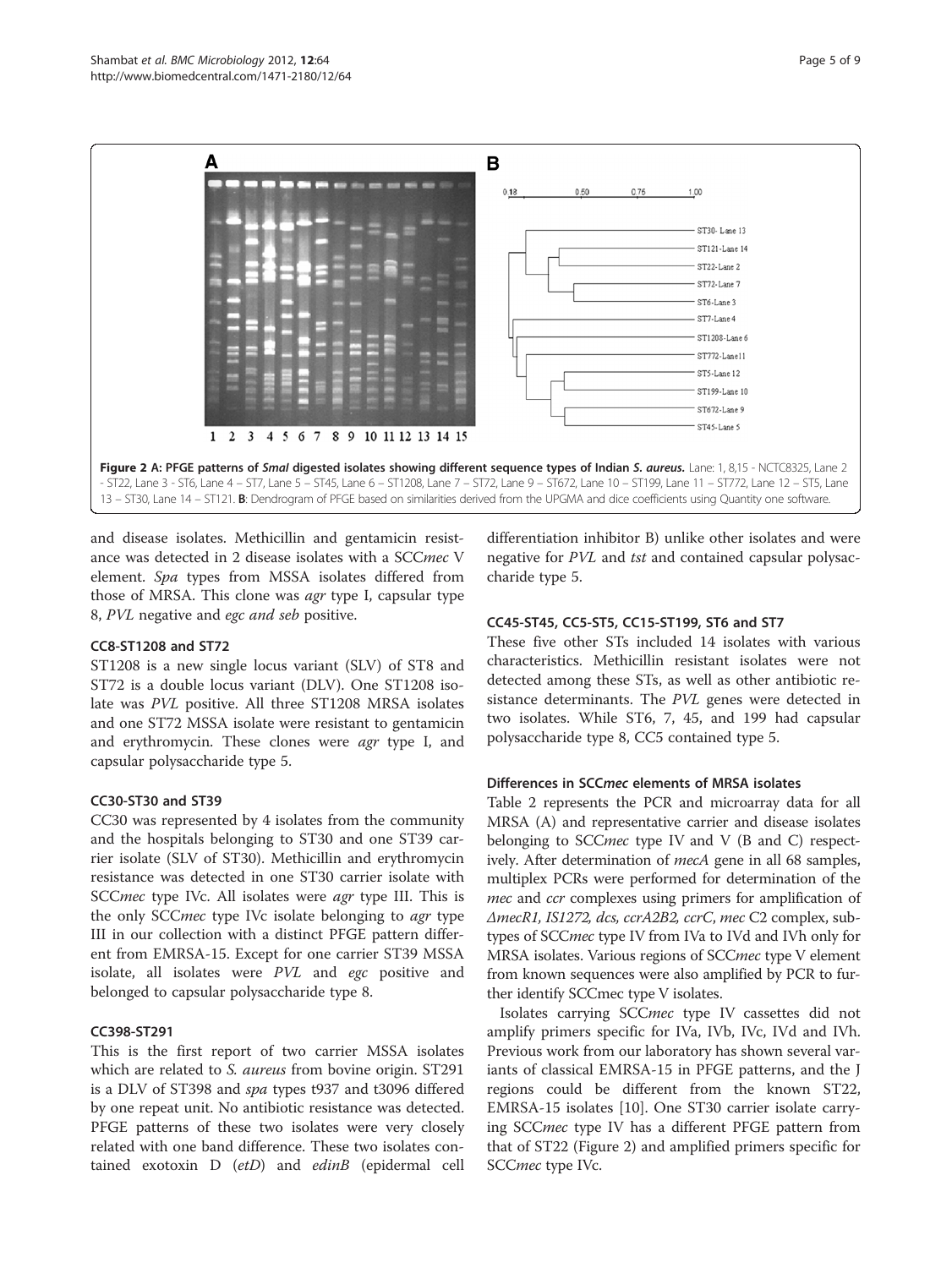| $\pmb{\mathsf{A}}$<br><b>PCR</b> | ST/H<br>isolates    | mec<br>Α | $\Delta$ mec<br>R | ccr<br>A2 | ccr<br>B2       | dcs             | IS<br>1272               | ccrC         | $mecC2$ .<br>com         | PVL             | hsd S | hsdR | hsdM            |
|----------------------------------|---------------------|----------|-------------------|-----------|-----------------|-----------------|--------------------------|--------------|--------------------------|-----------------|-------|------|-----------------|
|                                  | 22/13               | $+$      | $^{+}$            | $+$       | $^{+}$          | $^{+}$          |                          |              |                          | $+$             |       |      |                 |
|                                  | 772/9               | $^{+}$   |                   |           |                 |                 | $\overline{a}$           | $^{+}$       | $+$                      | $\! + \!\!\!\!$ |       | $+$  | $^{+}$          |
|                                  | 1208/3              | $+$      |                   |           |                 |                 |                          | $^{+}$       | $\! +$                   |                 |       |      | $\! + \!\!\!\!$ |
|                                  | 672/2               | $^{+}$   |                   |           |                 |                 |                          | $^{+}$       | $+$                      |                 |       | $+$  | $+$             |
| В<br><b>PCR+MA</b>               | $ST/\#$<br>isolates | mecA     | $\Delta$ mecR     | Ccr A2    | ccr B2          | ccrC            | <b>PVL</b>               | Agr type     | sea                      | seb             | sec   | sed  | see             |
|                                  | 22/5                | $^{+}$   | $^{+}$            | $+$       | $+$             |                 | $^{+}$                   |              |                          |                 |       |      |                 |
|                                  | 772/2               | $+$      |                   |           | $\qquad \qquad$ | $^{+}$          | $^{+}$                   | $\mathbf{H}$ | $+$                      |                 | $+$   |      |                 |
|                                  | 1208/3              | $^{+}$   |                   |           |                 | $+$             | $\overline{a}$           |              | $+$                      | $\! + \!\!\!\!$ |       |      |                 |
|                                  | 672/1               | $+$      |                   |           |                 | $+$             |                          |              |                          |                 |       |      |                 |
| C<br>MA                          | ST/H<br>isolates    | blaZ     | blal              | blaR      | hlb             | sak             | chip                     | scn          | $ccrC*$ (ZH47)           | Egc             | splA  | splB | splE            |
|                                  | 22/5                | $^{+}$   | $^{+}$            | $^{+}$    | $^{+}$          | $\! + \!\!\!\!$ | $^{+}$                   | $^{+}$       |                          | $+$             |       |      |                 |
|                                  | 772/2               | $+$      | $^{+}$            | $+$       |                 |                 |                          | $+$          | $+$                      | $+$             |       |      |                 |
|                                  | 1208/3              | $^{+}$   | $+$               | $+$       | $^{+}$          | $+$             | $\overline{\phantom{0}}$ | $^{+}$       | $\overline{\phantom{a}}$ |                 | $+$   | $+$  | $^{+}$          |
|                                  | 672/1               | $^{+}$   | $^{+}$            | $^{+}$    | $^{+}$          | $^{+}$          |                          | $^{+}$       | $\! + \!\!\!\!$          | $^{+}$          |       |      |                 |

<span id="page-5-0"></span>Table 2 Characteristics of representative SCCmec type IV and V isolates examined by PCR and Microarray

\* Second ccr C present in SCCmecZH47.

#### Differences in type V SCCmec elements

SCCmec type V elements were present in three different classes of STs-772, 672 and 1208. PCRs to identify different regions of type V elements (using strain WIS (WBG8318), Genbank accession no. AB121219) and microarray of selected isolates pointed to two different variants of type V element as shown in Table 2 (B and C). CcrC, mecA and ugpQ (Glycerophosphoryl-diester-Phosphodiesterase next to *mecA*) were present in all type V isolates while only isolates belonging to ST772 and ST672 carried a second ccrC region in the SCCmecZH47 in the microarray from the mosaic cassette ZH47 reported by Heuser et al [\[15\]](#page-8-0). This region was positive by PCR using primers specific for the second ccrC in the SCCmecZH47 region with a size of 435 bp and is identical in sequence to isolates containing composite cassettes of SCCmec type V (5&5 C2). Type V isolates belonging to CC8 did not carry the second ccrC region. SCCmecZH47 also contain ccrA2, ccrB2 and a very small truncated mecR region which did not amplify in our ST772 and ST672 isolates by PCR and microarray. Apart from amplifying the mecC2 complex upstream of mecA, none of the primers designed for several different regions of SCCmec type V based on sequences from WIS strain, amplified DNA from our type V isolates indicating that the J regions could be different. All isolates belonging to ST672 and 772 amplified primers for both hsdR and hsdM regions while ST1208 isolates did not amplify the *hsdR* region indicating there could be changes in this region as well (Table 2A). No DNA fragments targeting hsdS, which determine the specificity of restriction modification system, were amplified with DNAs of all isolates. The other genes indicated in Table 2C are selected from the microarray data to examine the differences among isolates belonging to different STs.

## **Discussion**

We have characterized S. aureus isolates from different cities in India, which belong to a wide variety of STs from healthy carriers and individuals with simple to complicated diseases. Even in a small number of isolates (68), there were 15 different STs (including the two isolates resembling S. aureus from animal origin) and MSSA isolates were the most diverse. Among the MRSA isolates, the predominant ST were 22, 772, 672, 8 and 30. ST672 is a new emerging clone with only two isolates reported from Australia and U.S. While EMRSA-15 (ST22) appeared as a major clone in Indian hospitals with SCCmec type IV element, ST772, 672 and 8 are emerging as SCCmec type V. It is evident from our studies that at least two different types of SCCmec type V elements exist in isolates belonging to three distinct STs.

The most obvious bias in the study is the limited number of isolates collected, but our results are in part concordant with those in the literature: the two major MRSA STs (STs22 and STs772) reported earlier in India [[9,11\]](#page-8-0). Many of the other MSSA and two of the MRSA STs are being reported for the first time.

The antibiotic sensitivity data (not shown) indicates that majority of carrier MSSA were sensitive to all five tested antibiotics. Antibiotic resistant determinants were found mainly in carrier and disease MRSA isolates, but few ST22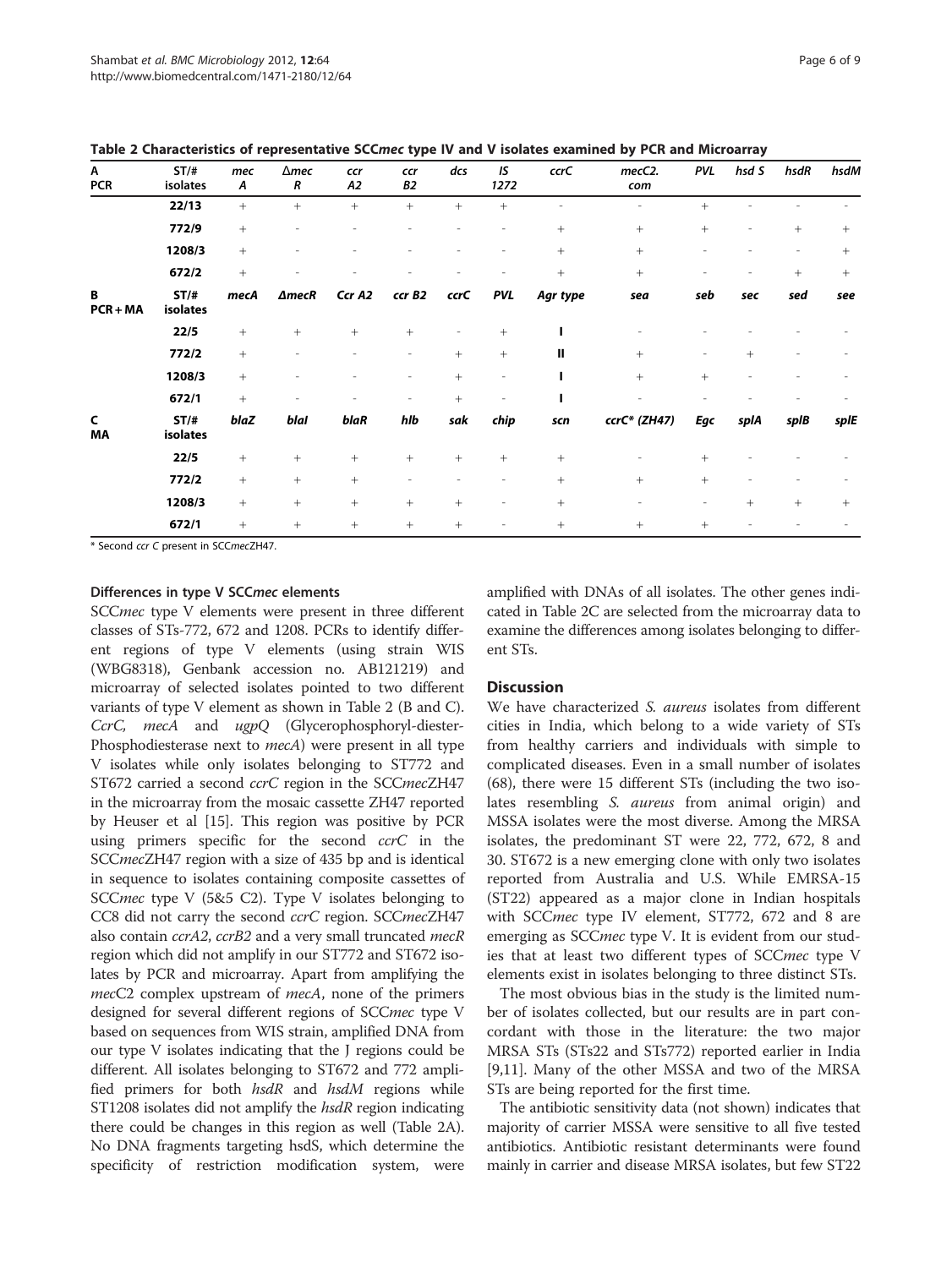carrier and disease MSSA isolates also had resistance determinants for gentamicin and /or erythromycin. For few MRSA isolates (STs 22, 772, 672, and 8) containing the mecA gene, MICs for oxacillin and cefoxitin were 4–8 and 8-16 μg/ml respectively while for most other isolates the corresponding values were 8–16 and 16-32 μg/ml (data not shown). We considered these isolates as methicillin resistant as the patient treatment with oxacillin would select for resistance in a heterogeneous population containing the mecA gene. Similar MRSA isolates of ST59 background were found in Taiwan [\[16\]](#page-8-0) and CC5 lineage in Switzerland among injection drug users. One of the Swiss isolates of CC5 (ZH47) has been reported to have low MIC for oxacillin and sequenced to contain a composite SCC*mec* cassette with ZH47 region containing a second ccrC. Our isolates of ST772 and ST672 with low level of oxacillin resistance also contain the second ccrC region. The low level of resistance has been attributed to mutations in the *mecA* promoter region [\[17\]](#page-8-0).

EMRSA-15 (ST22) has been reported to be replacing HA-MRSA in hospitals in many countries - Germany, Portugal, Singapore, to name just a few [\[18-20](#page-8-0)]. In 2003 when we had collected MRSA isolates from Indian hospitals [\[7,8](#page-8-0)], majority of them belonged to ST239 with SCCmec type III or IIIA; ST22 now made up 28% of the total in the present collection. A study from Mumbai, India, with larger sample numbers, from a tertiary care hospital also indicates that EMRSA-15 is replacing type III SCCmec containing isolates [\[11](#page-8-0)].

ST772 (CC1) has been reported from India, Bangladesh and Malaysia [\[9,12,13](#page-8-0)]. Our ST772 isolates and that from Bangladesh have agr type II while CC1 isolates from Malaysia, Australia and U.S. have been reported to be agr type III. Aires de Sousa et al., have reported three sequence types (ST188, ST573, ST1) belonging to CC1, as agr types I, II, and III respectively in a survey of isolates from Portuguese hospitals and community [\[21](#page-8-0)]. CC1 lineage itself seems to be changing from an independent founder to a sub-founder and CC15 is evolving as the founder strain from the eBURST analysis (Figure [1](#page-3-0)). ST573 appears to be the link between the founder and sub-founder clones. CC1 appears to be evolving along with the *agr* locus rapidly with numerous recombinations which is unusual, as agr types are usually uniform in a CC.

ST672 has not been reported from any of the Asian countries till now. The MLST data base reports one isolate from Australia and one from U.S. It appears important to determine if this clone will persist as a minor clone or not. ST772 and ST672 MRSA isolates carried the same composite type V SCCmec elements unlike the ones carried by ST1208 isolates (Table [2\)](#page-5-0). Among the numerous results obtained by the microarrays, collagen binding adhesion (cna) was absent in ST672 and present in 772 (raw data of microarray provided). The capsular polysaccharide types 8 and 5 were present in ST672 and 772 respectively.

The large diversity in the STs present in the MSSA isolates confirmed the highly diverse MSSA population reported from Shanghai, China, recently which included ST5, 6, 7, 30 and 121 isolates along with others [\[22](#page-8-0)]. The probability of MSSA conversion to MRSA is perhaps high in India with the over use of antibiotics and its spread due to inadequate hygienic practices.

High prevalence of PVL and egc among the Indian MSSA and MRSA isolates is unlike the situation in Bangladesh, and Indonesia where only MSSA isolates contain PVL [[12,23](#page-8-0)]. This indicates a possibility of PVL positive MSSA acquiring SCCmec elements to become PVL positive MRSA although this needs to be confirmed. A combination of PVL, egc along with other enterotoxins could increase the severity of diseases caused by S. aureus although the role of PVL and other toxins is not completely elucidated [\[24,25\]](#page-8-0). There were no differences in the presence of the different virulence factors we characterized among the carrier isolates or the patient isolates.

#### Conclusion

This paper reports detailed molecular analysis of S. aureus isolates collected from different Indian cities and environments with their virulence factors for the first time. We have identified new and emerging STs as MRSA in addition to already reported ones in healthy carriers as well as patients. There are variant types of type IV and V SCC*mec* elements among MRSA. There is more diversity among the STs found in MSSA which may have the potential to acquire methicillin resistance. Majority of these isolates are PVL and egc positive. The detailed analysis of virulence factors might help in understanding of diseases caused and influence of host factors in those diseases.

#### Methods

#### Isolates and patients

Sixty eight S. aureus isolates were included in this study, 38 from healthy nasal carriers and 30 from infection sites. Isolates collected from nasal carriers from rural community and urban population between 2006 and 2008 were cultured. Carriers had no identified risk factors for MRSA acquisition which included prior hospitalization, use of antibiotics, and surgeries in the past year. Nasal swabs were collected after explaining the prepared questionnaire and with consent of the subjects. Isolates recovered from infected sites were from wounds, pleural fluid and blood cultures collected in patients from hospitals in Bengaluru, Mumbai, Delhi, and Hyderabad. Data on community origin of these isolates is limited to a few as the isolates were sent to us from physicians from different hospitals. Ethical clearances and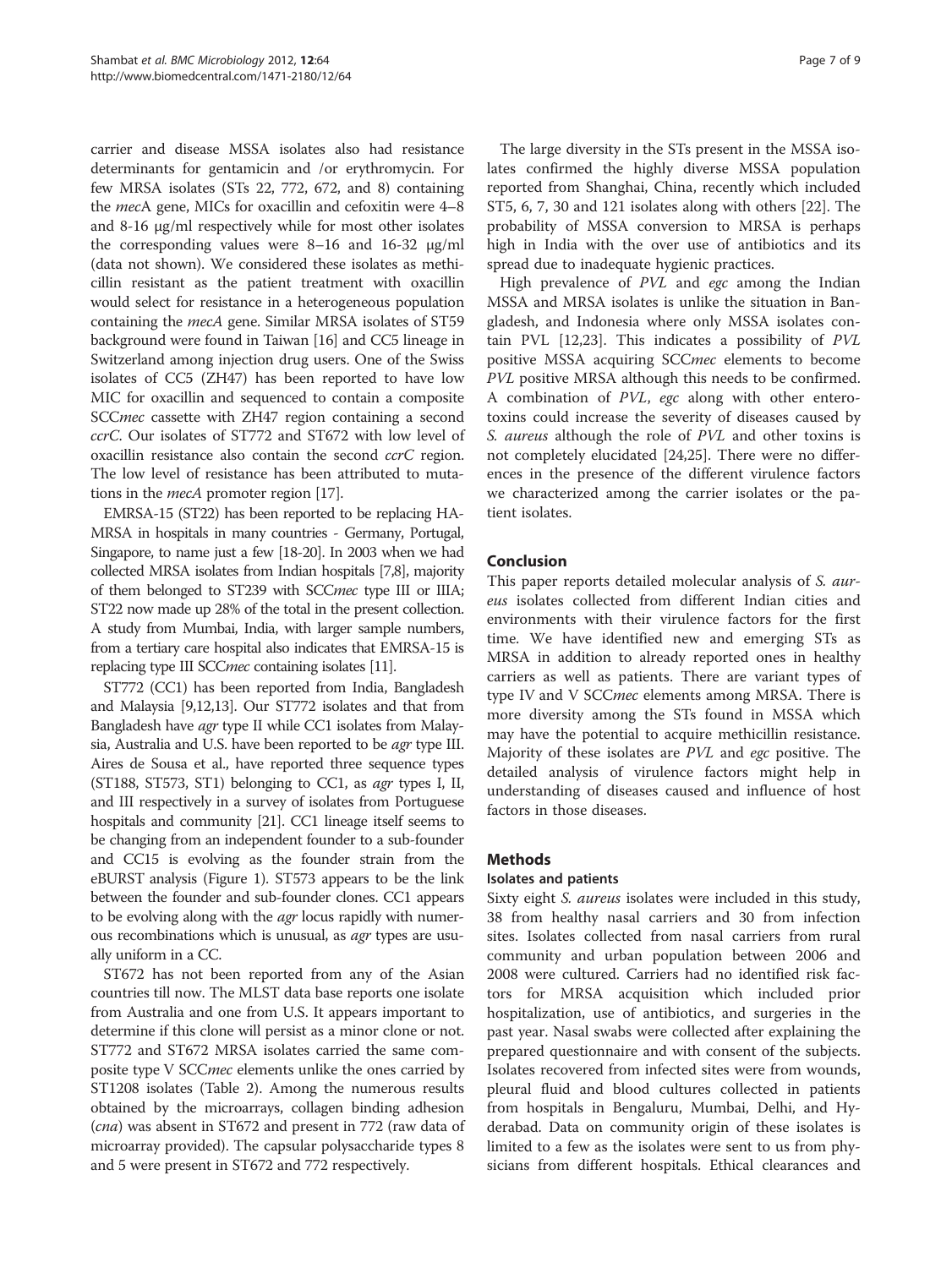<span id="page-7-0"></span>written consents for publication were obtained from the respective hospitals.

## Phenotypic characterization

S. aureus isolates were selected after growth on chromogenic agar medium (chromAgar, bioMérieux, Marcy-L'Etoile, France) and identified after characterization by Gram staining, detection of catalase, coagulase and DNAse as described elsewhere [[26](#page-8-0)].

#### Antibiotic susceptibility testing

Susceptibility testing was performed by Kirby-Bauer disc diffusion according to the guidelines recommended by the CLSI (formerly NCCLS) on Mueller-Hinton agar plates at 37°C using antibiotic discs. Minimum Inhibitory Concentration (MIC) for oxacillin and cefoxitin was determined by the broth dilution method in Mueller-Hinton Broth after 24 hrs of incubation at 37°C in micro titer plates [[27\]](#page-8-0).

## Chromosomal DNA isolation

Chromosomal DNA was extracted according to previously published procedures using lysostaphin [[7\]](#page-8-0).

#### PCR for detection of SCCmec elements and ccr types

SCCmec typing by determination of mec and ccr complexes for types IV and V SCCmec elements was carried out by multiplex PCR [28[-30](#page-8-0)]. Subtyping of type IV SCC*mec* was performed according to the procedure of Zhang et al and Milherico et al [[31,32](#page-8-0)].

# Identification of accessory gene regulator (agr) alleles by **PCR**

The four agr alleles were determined by a multiplex PCR as described in Gilot et al [\[33\]](#page-8-0).

#### Detection of toxins

The presence of PVL genes was detected by PCR using the published primers and procedure [[34](#page-8-0)]. Presence of staphylococcal entero-toxins A, B, C, D and E, exfoliating toxins A and B and toxic shock syndrome toxin tst (TSST-1) and enterotoxin gene cluster (egc) cluster were detected by several multiplex PCRs using published procedures [[35,36](#page-8-0)].

## MLST and spa typing

MLST and spa typing were done as described earlier [[37,38\]](#page-8-0).

## PFGE

PFGE was performed as described before [\[7](#page-8-0)].

#### eBURST analysis

Clonal relationship of the isolates was determined by using eBURST v3 program with the entire MLST database.

#### Microarray Analysis using CLONDIAG<sup>®</sup>

Microarray was performed for selected isolates from each of the clonal complexes. Diagnostic DNA microarray based on the Array/Tube platform (CLONDIAG, Jena, Germany) were utilized as described by Monecke et al [[14\]](#page-8-0). The micro-array covers 185 distinct genes and about 300 alleles there of, including species- specific controls, agr alleles, genes including virulence factors, and microbial surface components recognizing adhesive matrix molecules (MSCRAMMS), capsule- type specific genes, as well as resistance determinants and immune evasion factors.

## Additional file

[Additional file 1:](http://www.biomedcentral.com/content/supplementary/1471-12-S1.xls) Microarray data: Raw microarray data from 33 isolates representing different STs present in the total of 68 samples.

#### Authors' contributions

SS, SN and SP have done the molecular characterization, and helped in organizing tables and figure, MB has planned and executed the microarray, GA has planned the study, executed and drafted the manuscript, JE has helped with microarray and editing the manuscript. All authors have read and approved the manuscript.

#### Acknowledgements

We are indebted to the clinicians who have given Staphylococcus aureus isolates and the financial support received by Department of Biotechnology, (Government of India), Sir Dorabji Tata Trust, Swedish International Development Agency to GA and from NPP-Indigo to JE.

#### Author details

<sup>1</sup>Society for Innovation and Development, Department of Microbiology, Indian Institute of Science, Bengaluru, 560012, India. <sup>2</sup>Karolinska Institutet Center for Infectious Medicine F59, Karolinska University Hospital, Huddinge, S-141 86, Stockholm Sweden. <sup>3</sup> French National Reference Centre for Staphylococci, Hospices Civils de Lyon, Lyon, France. <sup>4</sup>University of Lyon, Inserm U851, Faculte de Medicine Lyon Est, Lyon, France.

Received: 19 April 2011 Accepted: 19 April 2012 Published: 1 May 2012

#### References

- 1. Chambers HF, De Leo FR: Waves of resistance: Staphylococcus aureus in the antibiotic era. Nat Rev Microbiol 2009, 7:629-641.
- 2. Feng YC, Chen L, Su, Hu S, Yu J, Chiu C: Evolution and pathogenesis of Staphylococcus aureus: lessons learned from genotyping and comparative genomics. FEMS Microbiol 2008, Rev. 32:23–37.
- 3. Popovich KJ, Weinstein RA, Hota B: Are community associated methicillin-resistant Staphylococcus aureus (MRSA) strains replacing traditional nosocomial MRSA strains? Clin Infect Dis 2008, 46:787–794.
- 4. Ito T, International working group on the classification of Staphylococcal Cassette Chromosome Elements (IWG-SCC): Classification of Staphylococcal cassette chromosome mec (SCCmec): guidelines for reporting novel SCCmec elements. Antimicrob Agents Chemother 2009, 53:4961–4967.
- 5. Li S, Skov RL, Han X, Larsen AR, Larsen J, Sorum M, Wulf M, Voss A, Hiramatsu K, Ito T: Novel types of staphylococcal cassette chromosome